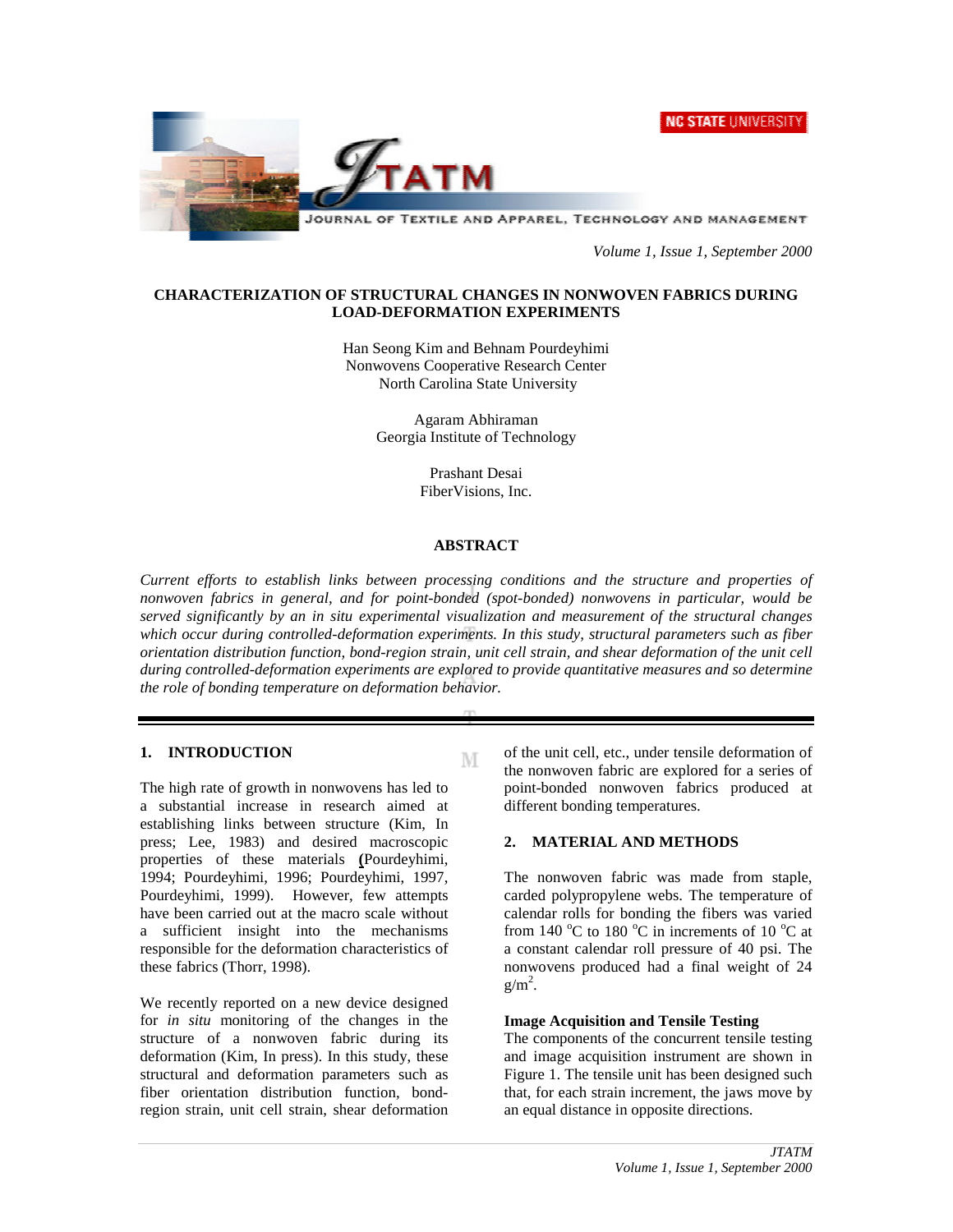

Figure 1: The device for the characterizing structural changes in nonwovens during loaddeformation experiments



Figure 2: Details of unit cell descriptions, Poisson's Ratio, and shear angle М

This arrangement is necessary to monitor the structural changes as a function of deformation in the same test zone. The light source for illuminating the structure employs directional transmitted lighting, similar to the one described previously (Pourdeyhimi, 1994). The advantage of this lighting scheme is that it gives improved contrast, resolution and uniformity to the final image. The software for control of the equipment to synchronize the tensile testing and image capture tasks was developed in our laboratory. A complete description of the instrument was given previously (Kim, In press). The results reported here have been obtained with images that were digitized at 2.5% strain increments. The properties of most nonwoven fabrics, especially those produced from carded webs, are anisotropic and thus, vary according to the direction in which the fabric is tested. In order to establish the efficacy of the current instrument in this regard, tensile testing was performed at  $0^{\circ}$  (machine direction),  $\pm 34^{\circ}$  (bond

pattern stagger angles), and 90° (cross direction) for all nonwovens produced at bonding temperature, 140, 150, 160, 170, and  $180^{\circ}$ C. In the point-bonded nonwoven fabric of the present study, these directions allow easy identification of the repeating unit of the bond pattern.

The nonwoven sample strips, 25.4 mm  $(1 \text{ in})$ wide, were tested at a gage length of 101.6 mm (4 in). The tensile tests were carried out at 100%/min extension rate. Five strips were tested at each angle.

#### **3. RESULTS AND DISCUSSION**

Figure 3 and 4 show a typical sequence of the images captured during tensile testing, in this case at the  $90^\circ$  (cross) and  $0^\circ$  (machine) directions. From the images digitized during tensile testing at  $0^\circ$ ,  $+34^\circ$ ,  $90^\circ$ , and  $-34^\circ$ directions, the fiber orientation distribution function (ODF), bond spot strain, unit-cell strain, and shear deformation of the unit cell as well as, Poisson's Ratio were measured. For a description of these parameters, refer to Figure 2.



Figure 3: Images captured for a sample tested at  $90^{\circ}$ (cross) direction

The fiber orientation distributions were obtained from the images, by using the Fourier Transform methods described by Pourdeyhimi et al. (1997). The deformation-induced changes in these structural features are described below.

## **Fiber Orientation Distribution Function (ODF)**

The ODF was measured from a series of such images captured at regular intervals of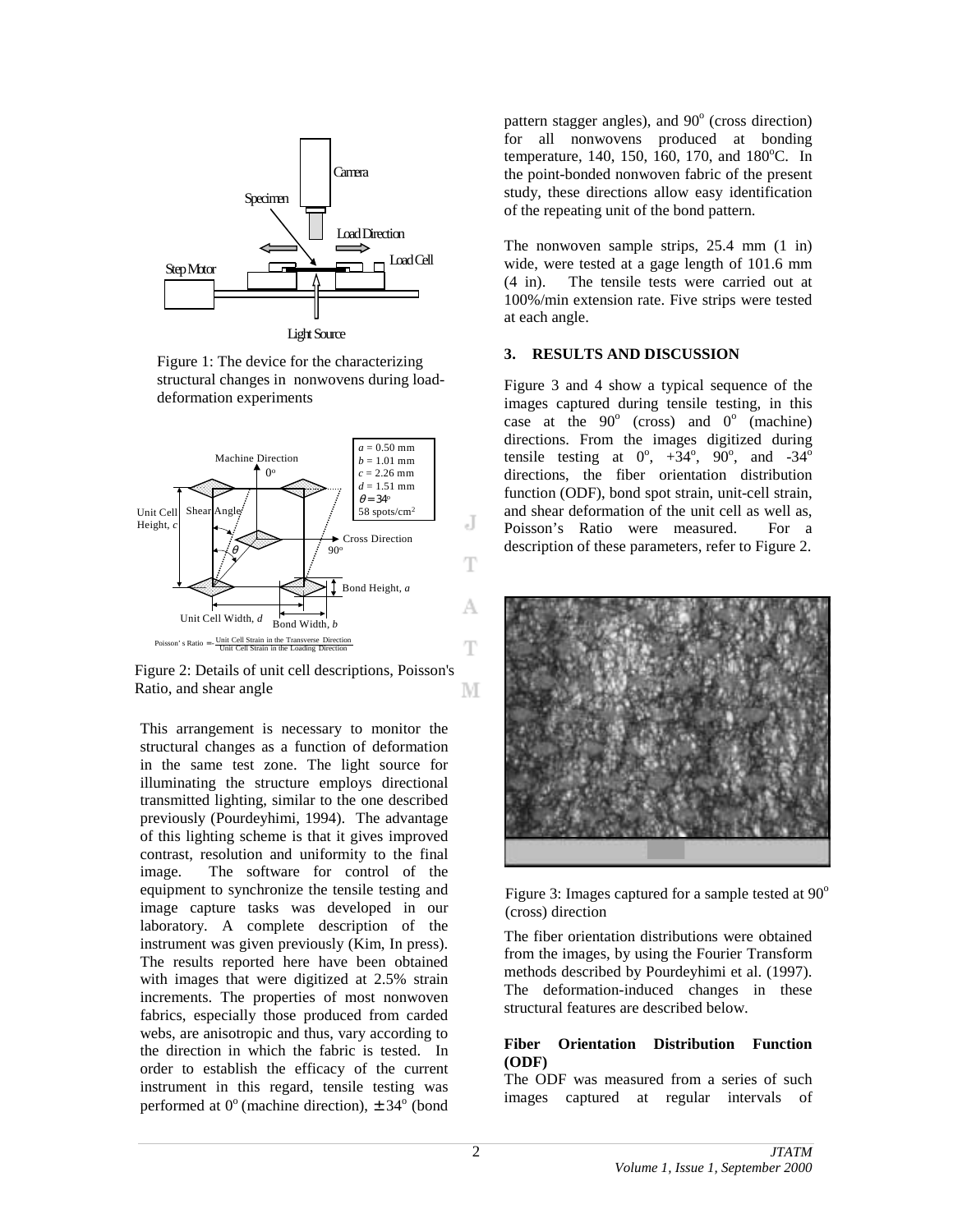deformation at each test direction. The ODF results are summarized in Figure 5 for samples tested in the machine and cross directions.

The orientation angle is with respect to the angle between sample axis and loading direction. When the samples are tested in the cross direction  $(90^{\circ})$ , the dominant orientation angle changes from its machine direction towards the loading direction. However, in the case of samples tested in the machine direction  $(0^{\circ})$ , where the initially preferred orientation (see Figure 6) coincides with the loading direction, the deformation-induced effect is primarily to increase this preference of fibers for all samples.



Figure 4: Images captured for a sample tested at  $0^{\circ}$  (machine) direction





The reorientation due to the test deformations imposed at  $34^\circ$  and  $-34^\circ$  also show similar changes in the dominant orientation angle, but of a much smaller magnitude than that obtained at 90<sup>°</sup>. In the case of samples tested in the machine direction  $(0^{\circ})$ , where the initially preferred

orientation coincides with the loading direction, the deformation-induced effect is, as expected, primarily to increase this preference of fibers. Because of the anisotropy of the initial structure as well as the bond pattern, it is expected that, when the samples are tested in different directions, the relative contributions to the total deformation from structural reorientations and fiber deformations would be different. The reorientation appears to be dictated by the anisotropy of the structure and the bond pattern.



Figure 6: Typical Fiber Orientation Distribution Function



Figure 7: Schematic demonstrating strains due to bond site strain and fiber strain

It may be noted that the reorientation is similar for the fabrics produced at different bonding temperatures except that the failure points are different. A rigid bond will result in premature failure partly because of the high stress concentration and thermal damage of fibers at the bond fiber interface while low bonding temperatures yield more flexible bonds. As shown in Figure 7, in the case of a flexible bond site, the strain ∆*l* comes from the strain of bond site. However, in the case of a rigid bond site, the strain ∆*l* mainly comes from the strain of fiber. This phenomenon will be significant with

3

J

Ŧ

А

T

М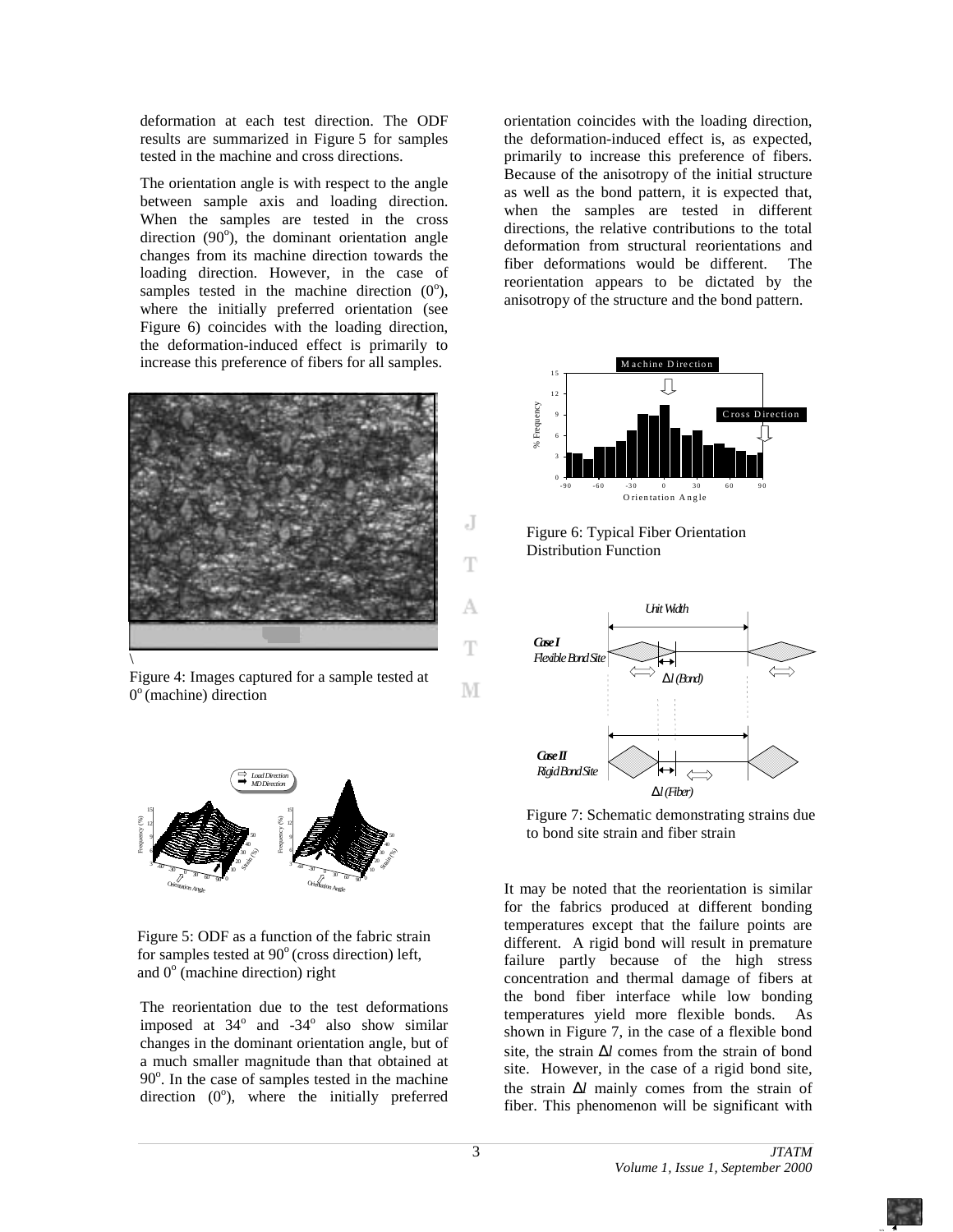respect to the mechanical properties of the material (Kim, In press), but it does not significantly contribute to the structure changes because of relatively much lower strain of bond site than the connecting fibers in non bonded site.

#### *Changes at the Bond Site*

In the fabrics used in the present study, the diamond bond geometry and the bonding



Figure 8: Bond width strain as function of fabric strain (left) and bond height strain as function of fabric strain (right).

pattern are such that the long dimension (width) of the bond is along the cross direction and the short dimension (height) is along the machine direction, the preferred direction in the fiber ODF.

 The strains in the bond along various directions are shown in Figure 8 as a function of the fabric strain for all samples. It is evident that, when the sample is tested in the machine direction  $(0^{\circ})$ , the bond shape (width) changes significantly. This occurs because (i) The compression or tensile stiffness of bond site in the machine direction where the fibers are mainly oriented is much higher than that in the cross direction. (ii) In the case of samples tested in the cross direction  $(90^{\circ})$ , many of the fibers in the bond site are under little or no load in the machine direction because both repositioning of the bond sites and reorientation of the fibers towards the load direction (cross direction) occur with relative ease. Consequently, the bond site appears to be much more compliant in the cross direction than along the machine direction at all bonding temperatures.

## *Changes in the Unit Cell*

The strains in the unit cell along the cross and machine directions, which result from macroscopic tensile deformation, are reported as a function of macroscopic fabric strain (Figure 9).



Figure 9: Unit cell strains along the cross (width) and machine (height) as functions of fabric tensile strain, applied at  $0, +34, 90$  and  $-34^\circ$ 

As noted earlier, the combination of (i) preferred orientation of the fibers along the machine direction, and (ii) the anisotropic shape and spatial distribution of the bond sites, i.e., distances between the bonds along different directions lead, together, to a substantially different degree of compliance of the nonwoven fabric when tested in different directions. The Poisson's Ratio calculated from the unit cell strains of all fabrics produced at different bonding temperature is reported in Figure 10. It may be noted that the Poisson's Ratio for the samples tested in the cross direction  $(90^{\circ})$ appears to reach a maximum followed by a plateau while the Poisson's Ratio for the samples tested in the machine direction  $(0^{\circ})$  goes through a maximum followed by a decrease. When the samples are tested in the machine direction, the structure reorientation in the machine direction reaches a maximum rapidly and little or no change in the transverse direction occurs thereafter.



Figure 10: Poisson's ratio as function of fabric strain and loading direction for samples produced at different bonding temperature.

J

Ŧ

А

М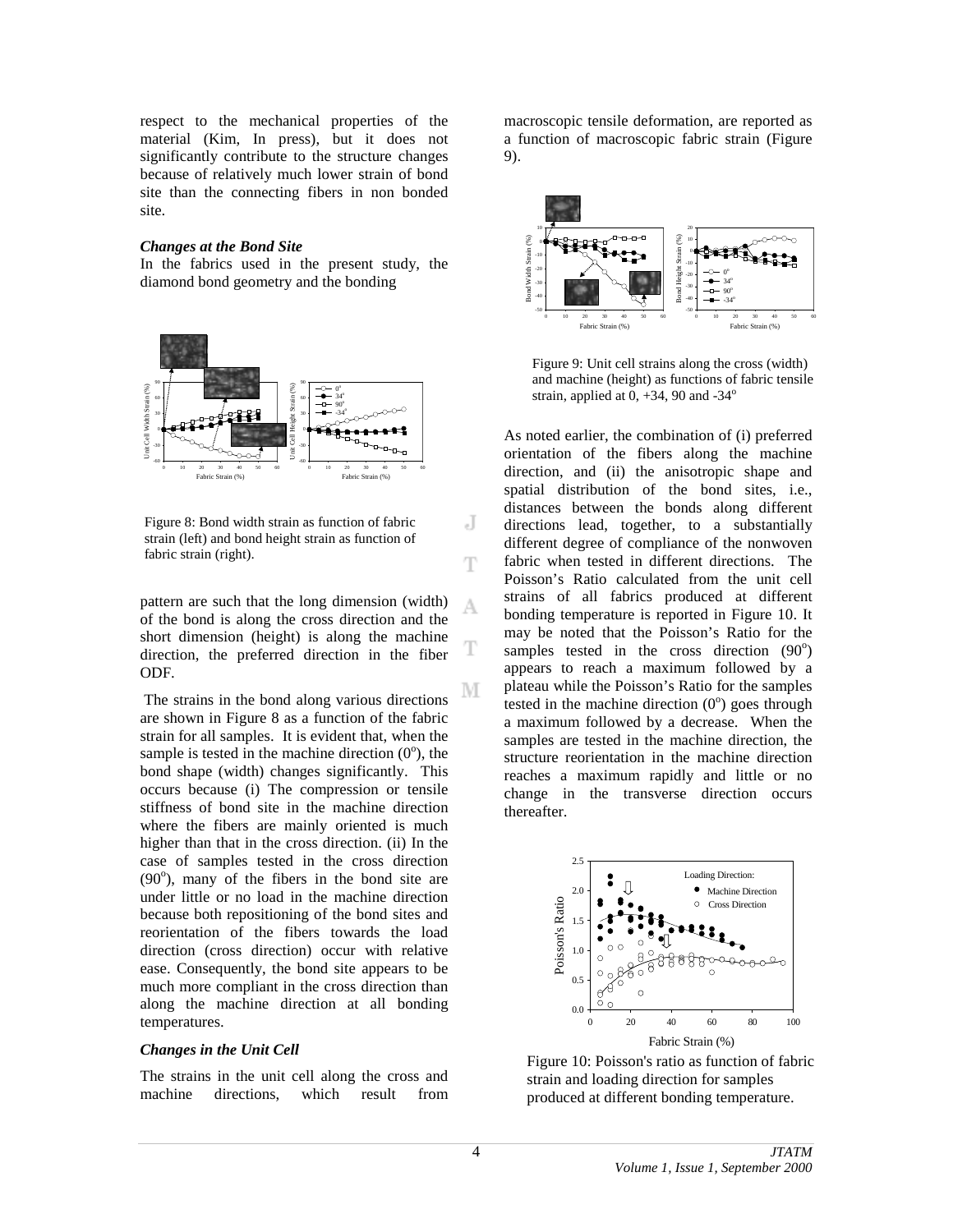

Loaded in Cross Direction Loaded in Machine Direction

Figure 11: Images captured at 50 % fabric tensile strain with a sample tested in the cross direction (left) and machine direction (right)

However, when the samples are tested in the cross direction, the controlled-deformation with relative ease in the cross direction results in relatively smaller strain in the transverse direction. The structure reorientation as well as bond strain contributes to the total structure deformation.



Figure 12: Shear deformation angle, measured as a function of fabric tensile strain, applied at 0, +34, 90 and -34°. The images captured prior to deformation and at 25 % and 50% fabric strains during deformation at 34° are also shown.

Much of the transverse strain is related to the compressible loose structure of nonwovens with spatial regions not occupied by fibers. In the case of samples tested in the machine direction, the relatively high compression forces and high compliance in the cross direction result in structure jamming at low levels of strain. (See Figure 11).

In addition, the propensity for shear deformation along the direction of preferred fiber orientation is also manifested in these tests. The unit-cell shear deformation results are shown in Figure 12. It is clear that application of a macroscopic

tensile strain produces a significant shear deformation along the initially preferred direction in fiber ODF, except when the two directions are either parallel or normal to each other. The samples subjected to tensile testing at  $34^\circ$ and  $-34^\circ$ , exhibit substantial shear deformation. An important consequence of this effect is in the failure process, which shows a propensity for its propagation in the shear mode along the dominant fiber orientation direction (see Figure 13), unless the macroscopic tensile stress is applied along, or close to,  $0^{\circ}$  or  $90^{\circ}$ . The latter cases lead to failure in the tensile mode.



Figure 13: Images captured for a sample tested at 34<sup>o</sup> direction

## **4. CONCLUDING REMARKS**

The work reported here describes methods for *in situ* measurements of structural changes, and the microscopic deformations, during deformation of nonwoven fabrics. In addition to providing quantitative measures of qualitatively expected microscopic phenomena, the results can serve to identify the failure processes, and to test the validity of commonly adopted assumptions in modeling nonwoven fabrics. To that end, it has been shown that bonding temperature (a most important processing parameter) has little or no effect on the structure reorientation and load induced deformation. We have demonstrated that the behavior of nonwovens during loaddeformation is dictated by the structure anisotropy and bond pattern anisotropy.

It has also been revealed that, while failure can follow different modes, it is likely to be dictated, under most conditions, by shear along the preferred direction of fiber orientation.